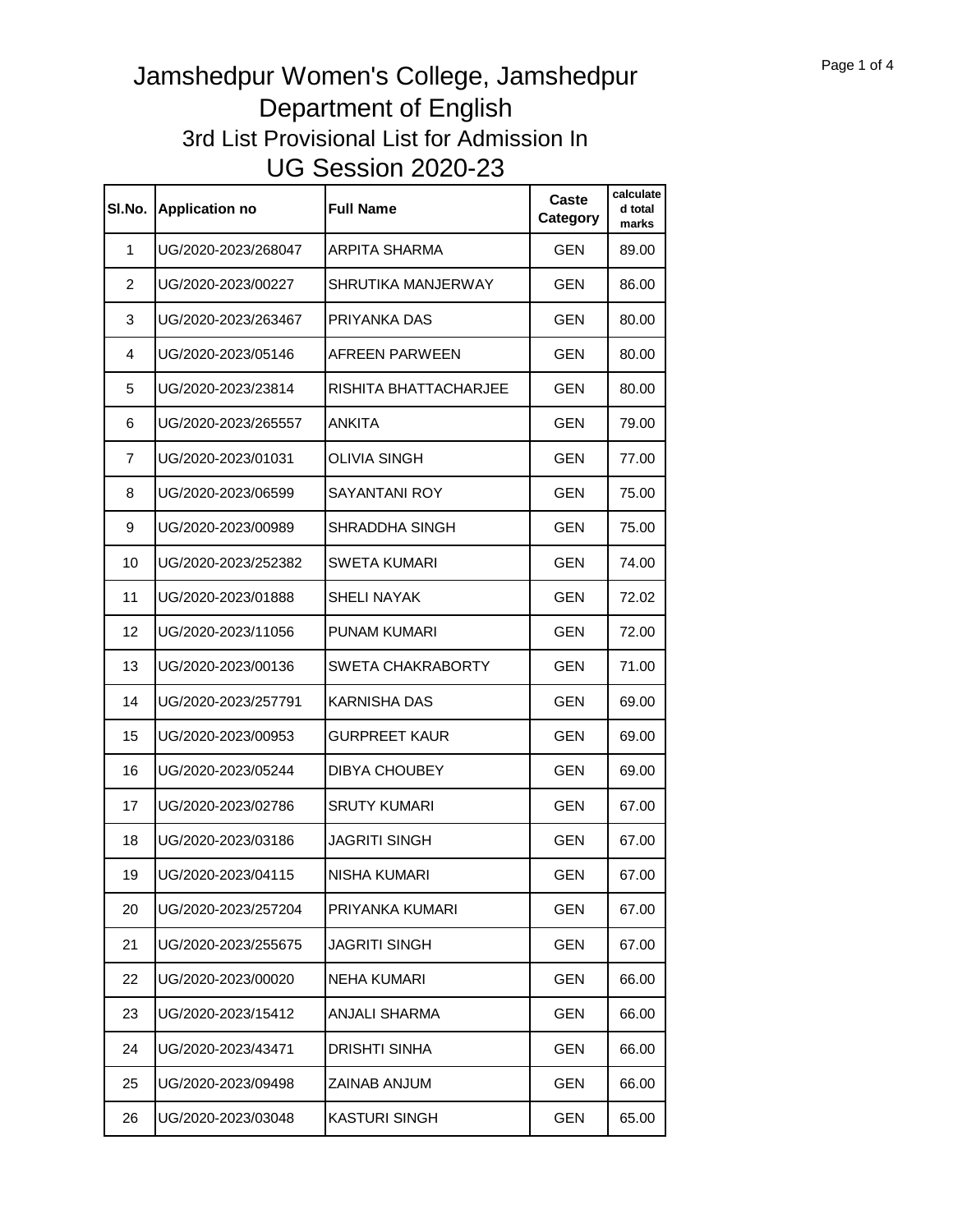| SI.No. | <b>Application no</b> | Full Name                 | Caste<br>Category | calculate<br>d total<br>marks |
|--------|-----------------------|---------------------------|-------------------|-------------------------------|
| 27     | UG/2020-2023/69308    | SHRUTI ACHARYA            | <b>GEN</b>        | 65.00                         |
| 28     | UG/2020-2023/111622   | SWATI SINGH               | <b>GEN</b>        | 64.00                         |
| 29     | UG/2020-2023/22836    | NAMEERA AFREEN            | <b>GEN</b>        | 64.00                         |
| 30     | UG/2020-2023/01714    | <b>MONIKA SAO</b>         | GEN               | 63.00                         |
| 31     | UG/2020-2023/06498    | SILPI KUNDU               | <b>GEN</b>        | 63.00                         |
| 32     | UG/2020-2023/03921    | JANWHI KUMARI             | GEN               | 63.00                         |
| 33     | UG/2020-2023/04864    | LAKSHMI                   | GEN               | 63.00                         |
| 34     | UG/2020-2023/03412    | ISHU GUPTA                | GEN               | 63.00                         |
| 35     | UG/2020-2023/04000    | JANWHI KUMARI             | GEN               | 63.00                         |
| 36     | UG/2020-2023/97434    | NISHAT JAWED KHAN         | <b>GEN</b>        | 63.00                         |
| 37     | UG/2020-2023/116606   | <b>MONALISHA MAITY</b>    | <b>GEN</b>        | 62.00                         |
| 38     | UG/2020-2023/01002    | SNEHA KUMARI              | <b>GEN</b>        | 62.00                         |
| 39     | UG/2020-2023/113588   | PREETY RAUT               | <b>GEN</b>        | 61.00                         |
| 40     | UG/2020-2023/93864    | SHAHISTA NOOR             | GEN               | 61.00                         |
| 41     | UG/2020-2023/03415    | PRIYANSHU KUMARI          | GEN               | 61.00                         |
| 42     | UG/2020-2023/259060   | <b>SAIMA PERWEEN</b>      | GEN               | 60.20                         |
| 43     | UG/2020-2023/258672   | <b>MST HALIMA SULTANA</b> | GEN               | 60.00                         |
| 44     | UG/2020-2023/01144    | SUNAINA SINGH             | <b>GEN</b>        | 60.00                         |
| 45     | UG/2020-2023/00204    | K AISHWARYA               | <b>GEN</b>        | 60.00                         |
| 46     | UG/2020-2023/11253    | SWATI KUMARI              | <b>GEN</b>        | 60.00                         |
| 47     | UG/2020-2023/08521    | RABIYA BASHRI             | <b>GEN</b>        | 60.00                         |
| 48     | UG/2020-2023/05076    | ZEBA AKHTAR               | <b>GEN</b>        | 60.00                         |
| 49     | UG/2020-2023/02097    | ARIYAPALLI MONIKA         | GEN               | 60.00                         |
| 50     | UG/2020-2023/08698    | RITIKA KUMARI             | GEN               | 60.00                         |
| 51     | UG/2020-2023/12166    | PAPIA GHOSH               | <b>GEN</b>        | 60.00                         |
| 52     | UG/2020-2023/14021    | PINKY KUMARI              | GEN               | 60.00                         |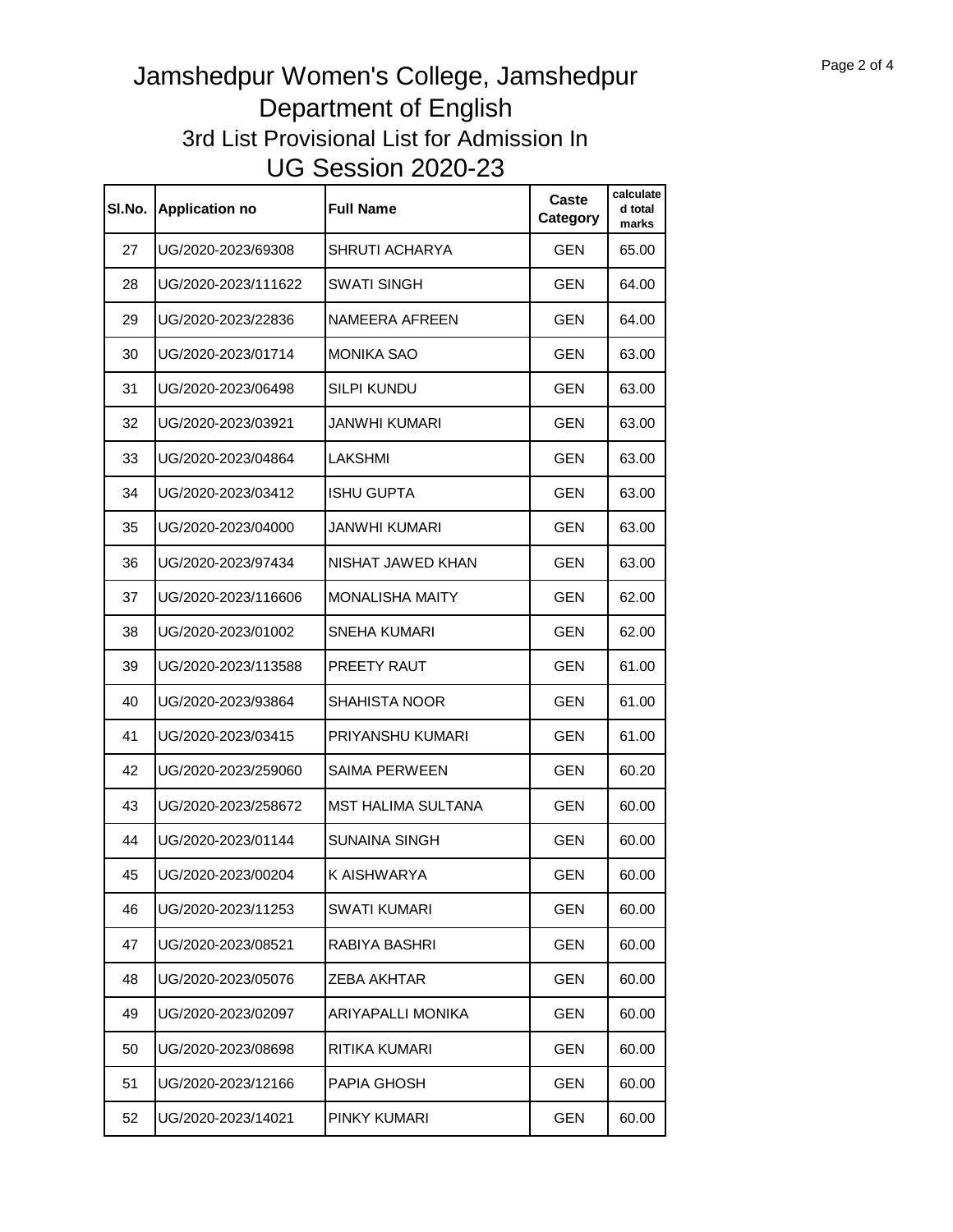| SI.No. | <b>Application no</b> | <b>Full Name</b>      | Caste<br>Category | calculate<br>d total<br>marks |
|--------|-----------------------|-----------------------|-------------------|-------------------------------|
| 53     | UG/2020-2023/00744    | ARSHITA SINGH         | <b>GEN</b>        | 60.00                         |
| 54     | UG/2020-2023/03985    | BHARTI AGARWAL        | <b>GEN</b>        | 59.00                         |
| 55     | UG/2020-2023/05547    | ISHIKA GHOSH          | <b>GEN</b>        | 59.00                         |
| 56     | UG/2020-2023/20867    | <b>MINNAL SINGH</b>   | GEN               | 59.00                         |
| 57     | UG/2020-2023/120718   | <b>SHAMBHAWI</b>      | <b>GEN</b>        | 59.00                         |
| 58     | UG/2020-2023/188170   | UZMA KHAN             | GEN               | 58.00                         |
| 59     | UG/2020-2023/09327    | PRERNA SHARMA         | GEN               | 58.00                         |
| 60     | UG/2020-2023/123575   | SUMEDHA MALLICK       | GEN               | 58.00                         |
| 61     | UG/2020-2023/08330    | KUMARI SHALINI SINGH  | <b>GEN</b>        | 57.00                         |
| 62     | UG/2020-2023/00101    | NANDINI KUMARI        | <b>GEN</b>        | 57.00                         |
| 63     | UG/2020-2023/01054    | <b>MAHWISH QUAMAR</b> | <b>BCI</b>        | 81.80                         |
| 64     | UG/2020-2023/57283    | <b>MANISHA MANDAL</b> | <b>BCI</b>        | 77.00                         |
| 65     | UG/2020-2023/01384    | SHOBHA MAHATO         | <b>BCI</b>        | 75.00                         |
| 66     | UG/2020-2023/00743    | <b>DOLLY MAHTO</b>    | <b>BCI</b>        | 72.00                         |
| 67     | UG/2020-2023/02590    | ANANDITA MAHTO        | <b>BCI</b>        | 72.00                         |
| 68     | UG/2020-2023/01526    | PUJA RANI MAHATO      | BCI               | 64.00                         |
| 69     | UG/2020-2023/223066   | SEEMA MAHATO          | <b>BCI</b>        | 53.00                         |
| 70     | UG/2020-2023/259029   | GUNJA PRASAD          | <b>BCI</b>        | 52.00                         |
| 71     | UG/2020-2023/01567    | SUSHMA MAHATO         | <b>BCI</b>        | 46.00                         |
| 72     | UG/2020-2023/264353   | <b>REENA LOHAR</b>    | <b>BCI</b>        | 46.00                         |
| 73     | UG/2020-2023/02339    | SMRITI DEY            | <b>BCII</b>       | 61.00                         |
| 74     | UG/2020-2023/118354   | <b>RIYA GHOSH</b>     | <b>BCII</b>       | 53.00                         |
| 75     | UG/2020-2023/00578    | SURINA LAGURI         | ST                | 84.00                         |
| 76     | UG/2020-2023/06426    | SHARMILA HANSDA       | ST                | 81.00                         |
| 77     | UG/2020-2023/262570   | ANEE GRACY BIRUA      | ST                | 76.00                         |
| 78     | UG/2020-2023/259646   | ANEE GRACY BIRUA      | ST                | 76.00                         |